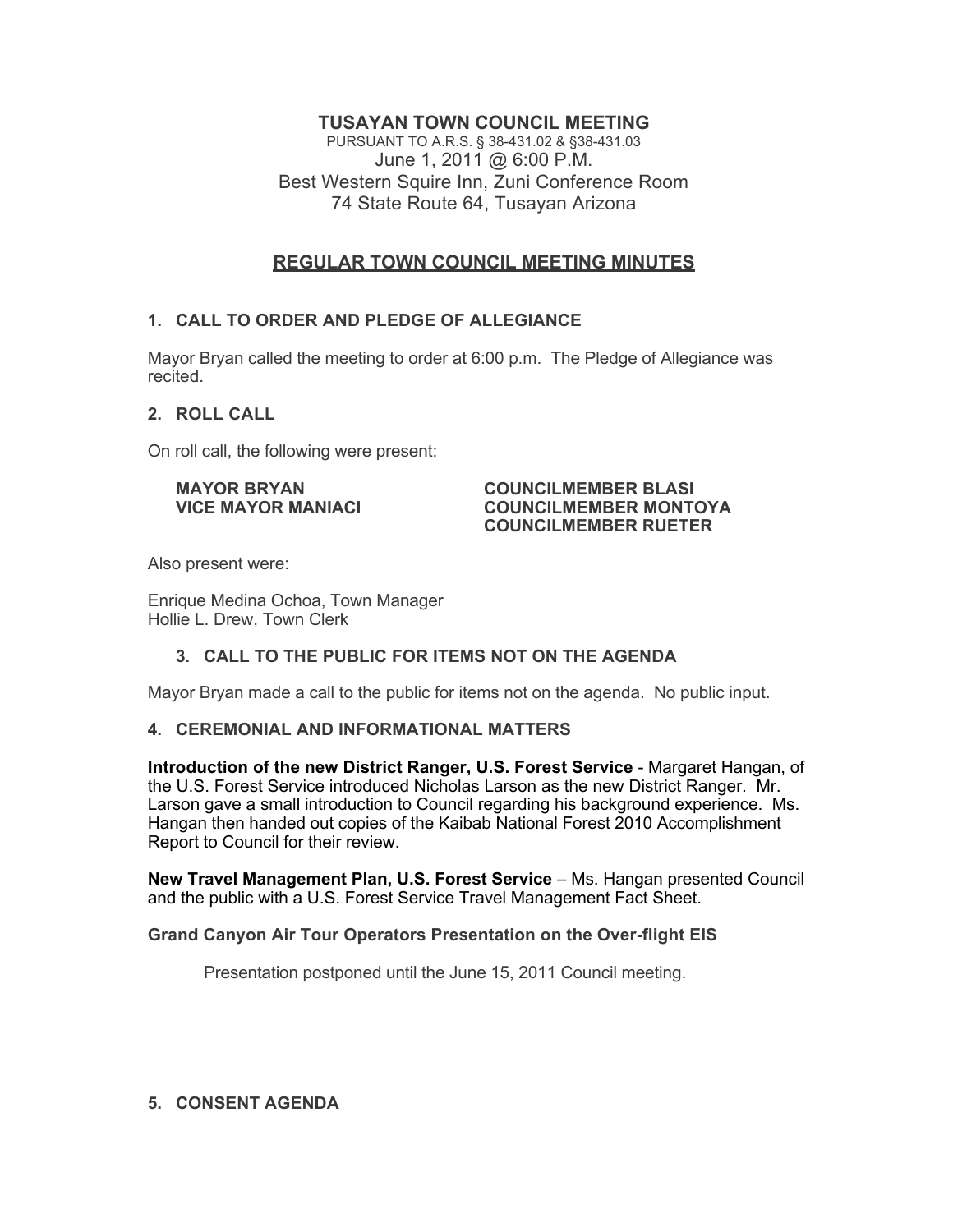## **Consideration and possible approval of May 19, 2011 Meeting Minutes**

**Consideration and possible approval of Administrative/Treasurer's Report** Acceptance of the Finance Report Approval of the Payment of Bills

Councilmember Montoya moved to approve the Consent Agenda as presented. Councilmember Rueter seconded the motion. All were in favor.

### **6. COMMITTEE REPORTS**

None

### **7. PUBLIC HEARINGS**

None

### **8. ITEMS FOR ACTION**

## **Consideration and possible approval of Resolution in re Over-flight EIS**

This item was moved to the June 15, 2011 Council Meeting Agenda.

### **Consideration and possible approval to change the start time of the June 15, 2011 Town council meeting from 6:00 p.m. to 7:00 p.m.**

Vice-Mayor Maniaci moved to approve the change in start time for the June 15, 2011 Council Meeting. Councilmember Rueter seconded the motion. All were in favor.

## **ITEMS FOR DISCUSSION**

## **Sanitary District Flood Control Funding Study and its impact upon Tusayan**

Robbie Evans, Tusayan Fire District Chief, gave a presentation on the Sanitary District Flood Control Funding Study. Chief Evans asked the Town Council for assistance in the funding of the project. Discussion took place regarding previous flooding in Tusayan and what is currently needed to protect against future flooding. Mayor Bryan clarified items in the budget presented by the Chief and asked for a timeline of the need for allocated funds. Councilmember Blasi commented that he supports the grant and a \$10,000 payment out of this year's budget. Mr. Blasi also recommends setting aside funds to support the grant next year. Town Manager Ochoa commented that a budget review is necessary before he can recommend support. Councilmember Rueter commented that he supports expensing the \$10,000 for the grant out of this year's funds and looking at an allocation for next year as well. Council directed staff to come back with a recommendation to budget for the \$10,000 grant for this year and that it be an action item for the June 15, 2011 Council Meeting.

## **Municipal Water Study Presentation by Wildan/ARICOR Engineer**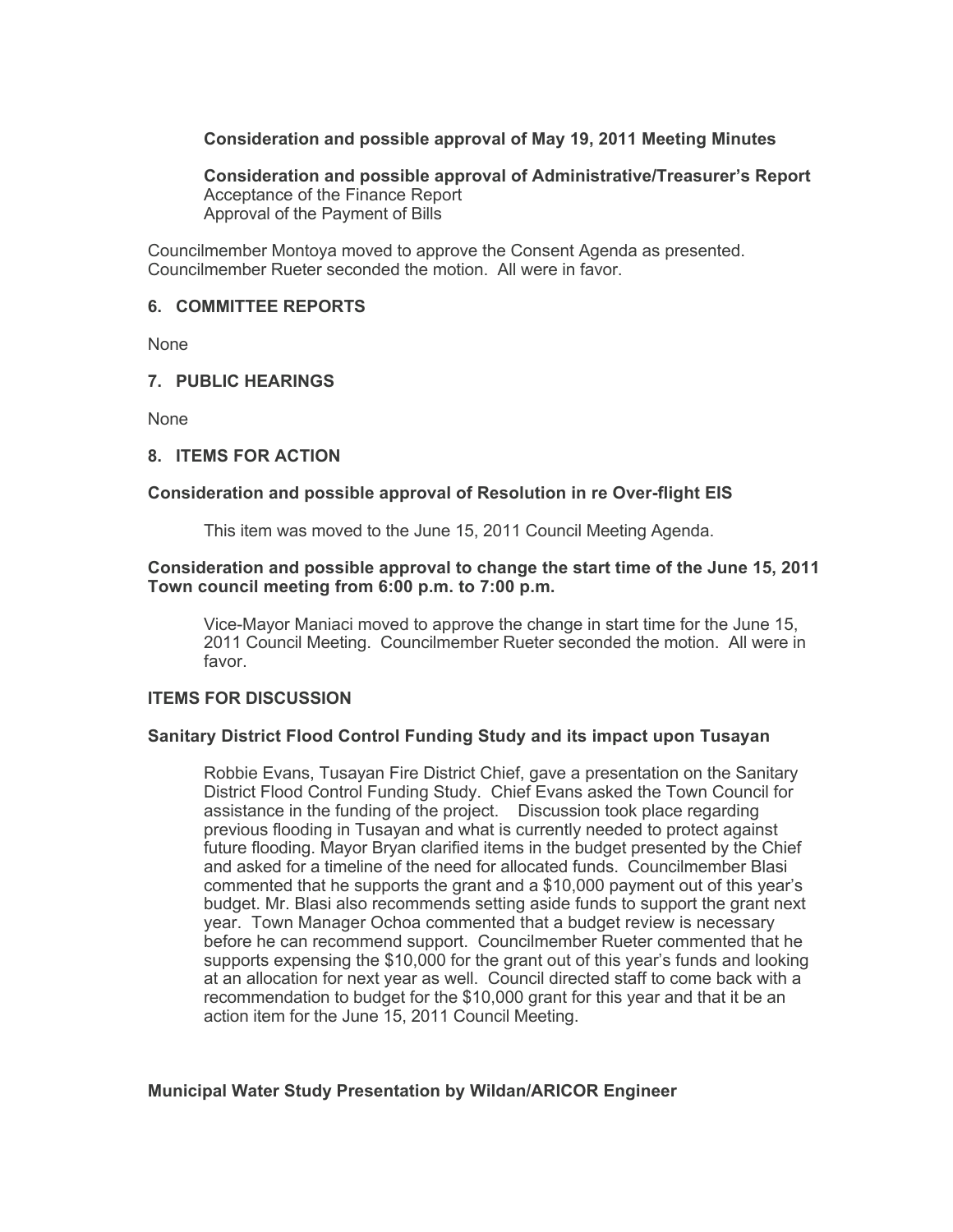Mayor Bryan announced that Wildan asked to postpone its presentation until the June 15, 2011 Council Meeting. Mayor Bryan asked if there were any questions after review of the document. No questions were presented. Mayor Bryan requested that Council present any later questions in writing to the Town Manager by next Wednesday, June 8, 2011.

### **COPS Hiring Grant update**

Town Manager Ochoa presented an update on the COPS Hiring Grant. Discussion took place regarding the application and related terms of the COPS Hiring Grant.

### **Town Marshall job announcement and description**

Town Manager Ochoa presented an update on the Town Marshal job announcement and related description.

### **Conditional Use Permit update**

Town Manager Ochoa presented an update on the Conditional Use Permit project. Council directed the Town Manager to gain Conditional Use Permit files for the critical files currently necessary and to work with the County on gaining access to the rest of the files for past permits issued.

### **Code Enforcement update**

Town Manager Ochoa presented a Code Enforcement update. Encroachment matters related to parking in ADOT easement areas were discussed.

### **Internet Opportunities**

Councilmember Rueter gave a presentation on internet opportunities for the Town and recommends continuing discussions with Century Link, but also to research options for a tower for the Town. Councilmember Rueter asked for Council support in working with the Town Manager in researching further options.

#### **Budget Process Status Update**

Mayor Bryan stated that the initial Budget Summary is now on the Town's website. A hearing will be held at the June 15, 2011 Council Meeting regarding the Fiscal Year 2011-12 Budget.

#### **10. TOWN MANAGER'S REPORT**

Town Manager Ochoa announced that he had attended the Government Officers Training May 27, 2011.

## **11. SET AGENDA AND ACTION ITEMS FOR NEXT MEETING**

The following items are set for the June 15, 2011 Council Meeting Agenda: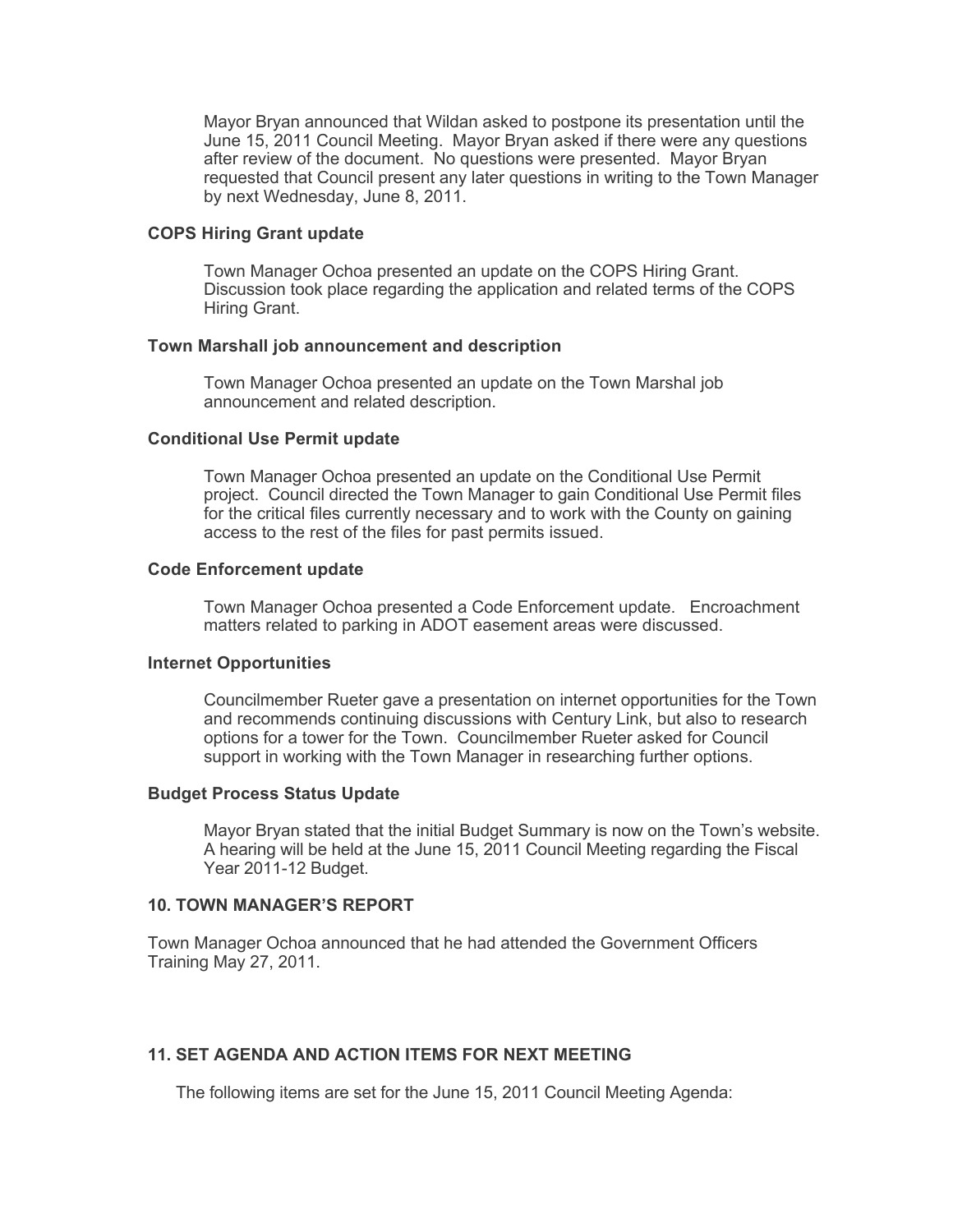Air Tour presentation Wildan study – Action Item Expenditure of funds for relocation of underground with APS; excavation and conduit for new office – Action Item Additional Information on the COPS Hiring Grant Coconino County Sheriff's Office Update Code Enforcement Update Public Hearing on FY 2011-12 Budget - Action Item IGA with County and ADOT – Renewal? Update on branding study –Mr. Hannah

Report back on attendance from June 3<sup>rd</sup> training Approval for Arizona League conference in August – Action Item

## **12. COUNCIL MEMBERS' REPORTS**

Councilmember Blasi reported that control efforts were successful and there were no major holiday fires to report. Councilmember Blasi also announced that he is open to hearing from the constituency regarding the upcoming development agreement. Mayor Byran added that there will be several opportunities for public comment regarding the development agreement and that he wants transparency in the process.

## **13. MAYOR'S REPORT**

Mayor Bryan announced that this would be the last Council meeting that AuDN Contractural Services would be covering and thanked AuDN for their services.

## **14. MOTION TO ADJOURN INTO EXECUTIVE SESSION** for the following purpose:

The Council may wish to go into Executive Session pursuant to A.R.S. Section A.R.S. 38-431.03.A.3 for legal advice in the case of item B below and pursuant to A.R.S. Sections 38-431.03.A.3 and A.4 in the case of item A below for discussion and consultation with the Town Attorney in order to receive legal advice and to give directions concerning the following:

Pursuant to A.R.S. Section 38-431.03(A)(3) and (A)(4) in order to receive legal advice and give instruction concerning the termination of the county IGA for law enforcement services.

Pursuant to A.R.S. Section 38-431.03(A)(3) in order to receive legal advice concerning the submission of the petition by Leaders for Ethical Government in Tusayan.

Councilmember Montoya moved to go into Executive Session at 7:28 p.m. Councilmember Rueter seconded the motion. All were in favor.

Vice Mayor Maniaci moved to reconvene into regular session at 8:27 p.m. Councilmember Montoya seconded the motion. All were in favor.

## **15. ADJOURNMENT OF REGULAR COUNCIL MEETING**

Councilmember Montoya moved to adjourn the meeting at 8:29 p.m. Vice Mayor Maniaci seconded the motion. All were in favor.